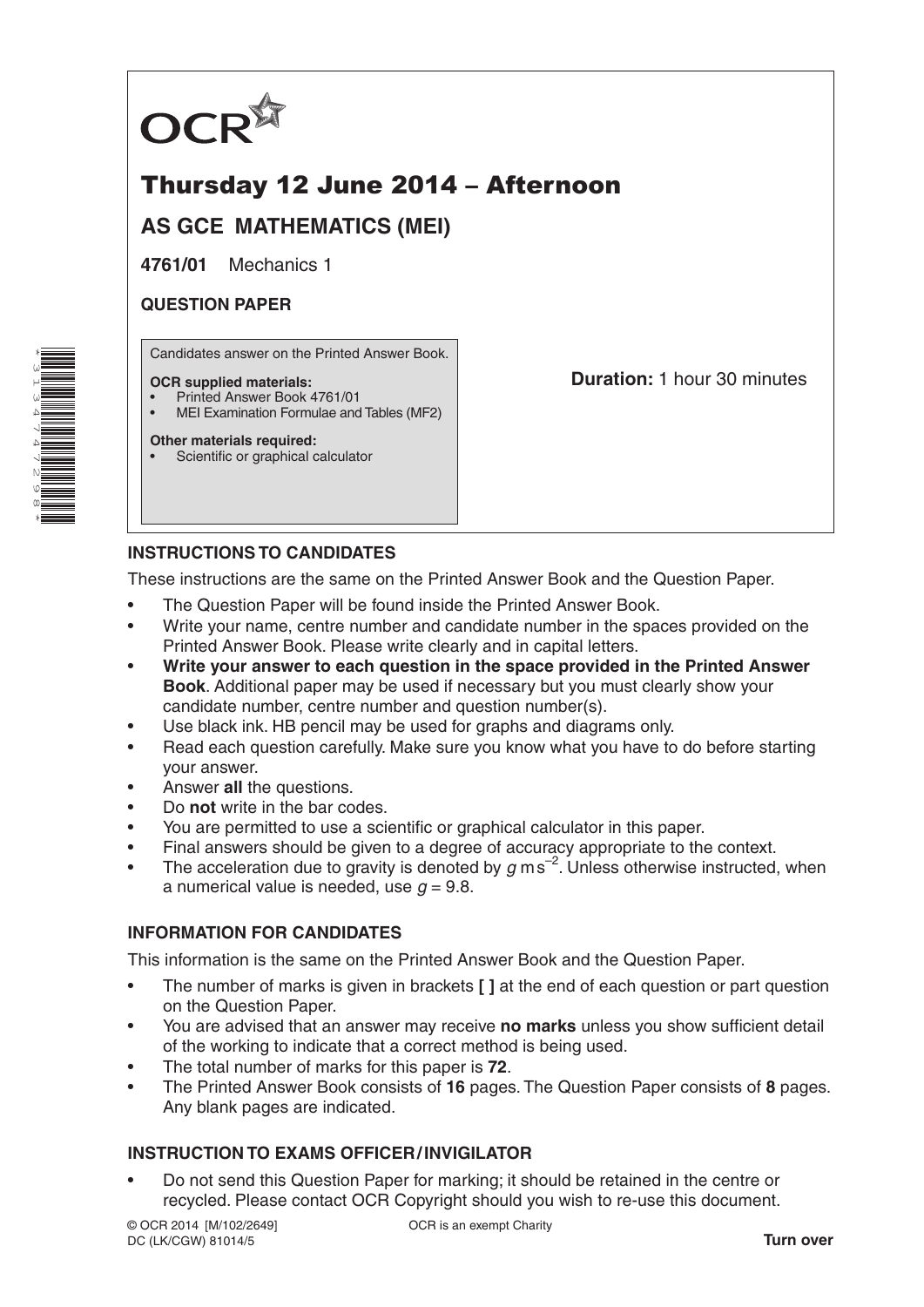### **Section A** (36 marks)

**1** Fig. 1 shows the velocity-time graph of a cyclist travelling along a straight horizontal road between two sets of traffic lights. The velocity, *v*, is measured in metres per second and the time, *t*, in seconds. The distance travelled, *s* metres, is measured from when  $t = 0$ .





| (i) Find the values of s when $t = 4$ and when $t = 18$ . |  |
|-----------------------------------------------------------|--|
|                                                           |  |

- (ii) Sketch the graph of *s* against *t* for  $0 \le t \le 18$ . [3]
- **2** The unit vectors **i** and **j** shown in Fig. 2 are in the horizontal and vertically upwards directions.



#### **Fig. 2**

| Forces <b>p</b> and <b>q</b> are given, in newtons, by $p = 12i - 5j$ and $q = 16i + 1.5j$ . |                   |
|----------------------------------------------------------------------------------------------|-------------------|
| (i) Write down the force $p+q$ and show that it is parallel to $8i-j$ .                      | $\lceil 3 \rceil$ |
| (ii) Show that the force $3p + 10q$ acts in the horizontal direction.                        | $\lceil 2 \rceil$ |
| (iii) A particle is in equilibrium under forces $k\mathbf{p}$ , 3q and its weight w.         |                   |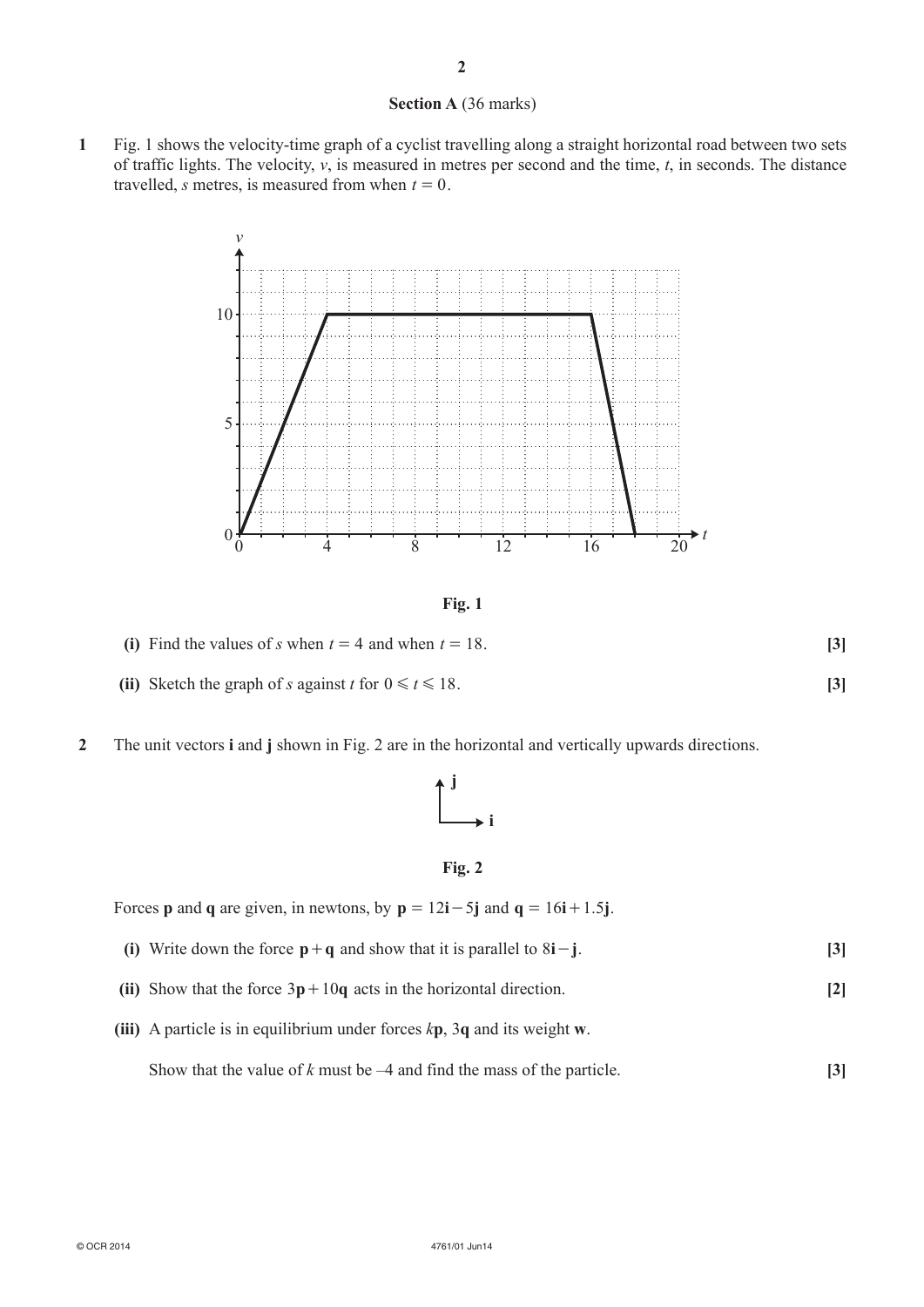**3** Fig. 3 shows a smooth ball resting in a rack. The angle in the middle of the rack is 90°. The rack has one edge at angle  $\alpha$  to the horizontal.

The weight of the ball is *W* N. The reaction forces of the rack on the ball at the points of contact are *R* N and *S* N.



**Fig. 3**

- **(i)** Draw a fully labelled triangle of forces to show the forces acting on the ball. Your diagram must indicate which angle is  $\alpha$ . **[3]**
- **(ii)** Find the values of *R* and *S* in terms of *W* and  $\alpha$ . [2]
- (iii) On the same axes draw sketches of *R* against  $\alpha$  and *S* against  $\alpha$  for  $0^{\circ} \le \alpha \le 90^{\circ}$ .

For what values of  $\alpha$  is  $R \leq S$ ? [3]

**4** Fig. 4 illustrates a situation in which a film is being made. A cannon is fired from the top of a vertical cliff towards a ship out at sea. The director wants the cannon ball to fall just short of the ship so that it appears to be a near-miss. There are actors on the ship so it is important that it is not hit by mistake.

The cannon ball is fired from a height 75 m above the sea with an initial velocity of  $20 \text{ m s}^{-1}$  at an angle of 30° above the horizontal. The ship is 90m from the bottom of the cliff.





**(i)** The director calculates where the cannon ball will hit the sea, using the standard projectile model and taking the value of *g* to be  $10 \text{ m s}^{-2}$ .

Verify that according to this model the cannon ball is in the air for 5 seconds. Show that it hits the water less than 5 m from the ship. **[6] [6] [6]** 

**(ii)** Without doing any further calculations state, with a brief reason, whether the cannon ball would be predicted to travel further from the cliff if the value of *g* were taken to be  $9.8 \text{ m s}^{-2}$ . **[1]**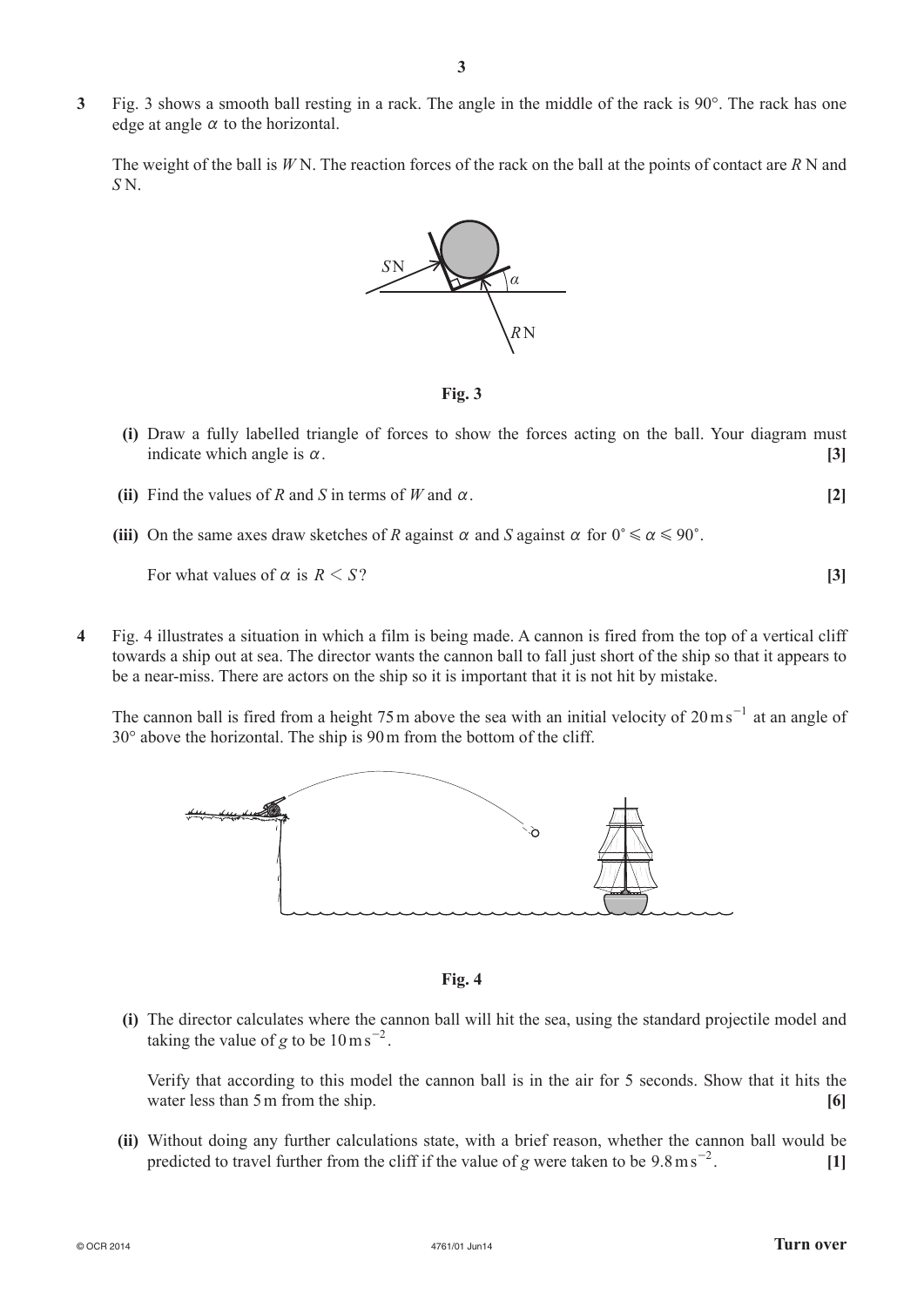**5** In a science fiction story a new type of spaceship travels to the moon. The journey takes place along a straight line. The spaceship starts from rest on the earth and arrives at the moon's surface with zero speed. Its speed, *v* kilometres per hour at time *t* hours after it has started, is given by

$$
v = 37500(4t - t^2).
$$

| (i) Show that the spaceship takes 4 hours to reach the moon.                    |  |
|---------------------------------------------------------------------------------|--|
| (ii) Find an expression for the distance the spaceship has travelled at time t. |  |

Hence find the distance to the moon. **[4]** 

**(iii)** Find the spaceship's greatest speed during the journey. **[2]**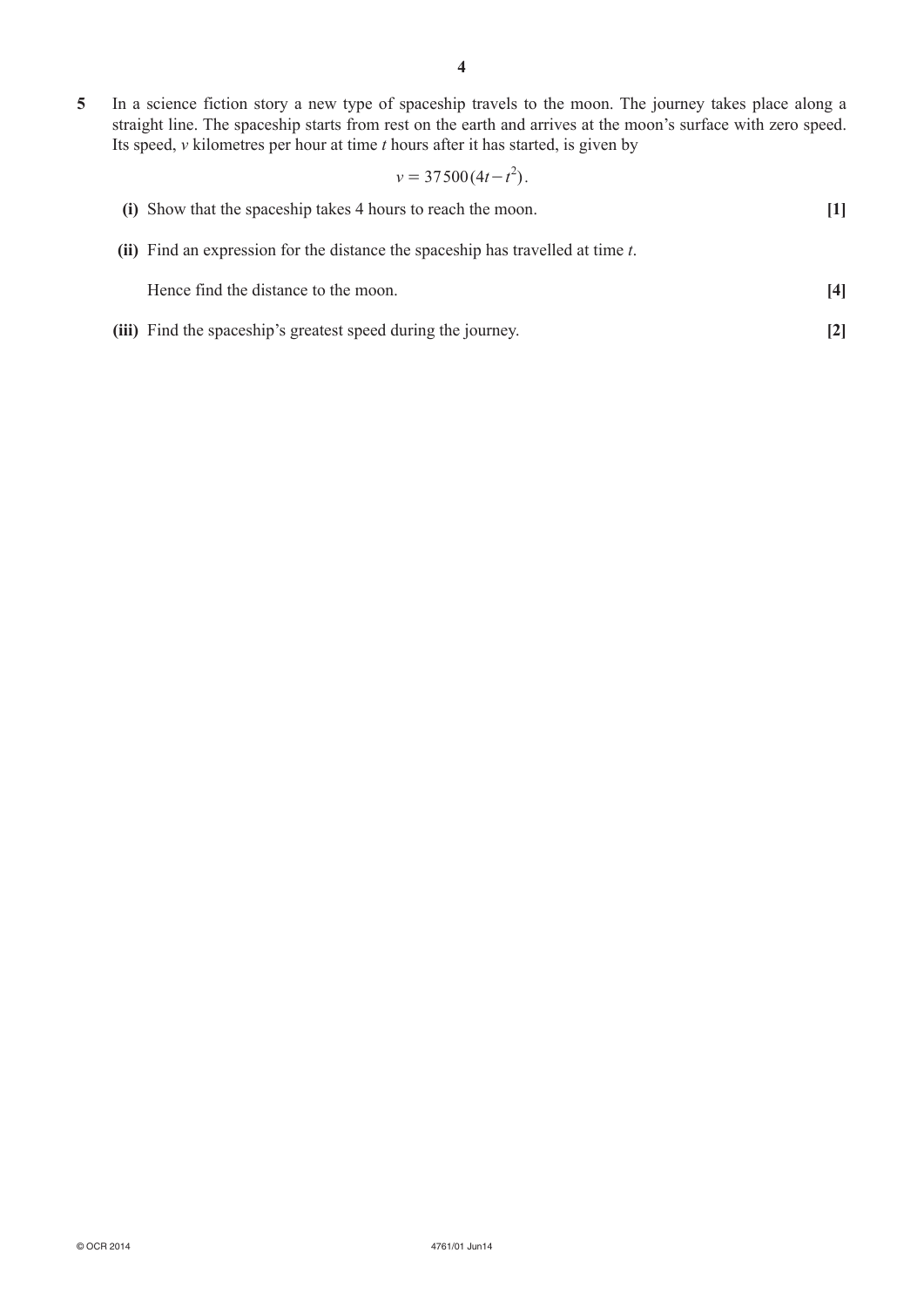#### **Section B** (36 marks)

**6** In this question the origin is a point on the ground. The directions of the unit vectors 1  $\overline{0}$  $\overline{0}$  $\vert 0 \vert,$  $\overline{0}$ 1  $\overline{0}$  $\left( 1 \right)$  and  $\overline{0}$  $\overline{0}$ 1  $\vert 0 \vert$  are east, north and vertically upwards.



Alesha does a sky-dive on a day when there is no wind. The dive starts when she steps out of a moving helicopter. The dive ends when she lands gently on the ground.

- **•** During the dive Alesha can reduce the magnitude of her acceleration in the vertical direction by spreading her arms and increasing air resistance.
- **•** During the dive she can use a power unit strapped to her back to give herself an acceleration in a horizontal direction.
- Alesha's mass, including her equipment, is  $100 \text{ kg}$ .
- **•** Initially, her position vector is 75 90 750 -  $\begin{bmatrix} 90 \end{bmatrix}$  m and her velocity is  $\begin{bmatrix} 0 \end{bmatrix}$  m s 5  $\overline{0}$ 10  $\begin{array}{c} -5 \\ 0 \end{array}$   $\begin{array}{c} -1 \end{array}$ -  $\Big| \ 0 \Big| \text{m s}^{-1}$ .

**(i)** Calculate Alesha's initial speed, and the initial angle between her motion and the downward vertical.

At a certain time during the dive, forces of  $\overline{0}$  $\begin{pmatrix} 0 \\ -980 \end{pmatrix}$ N,  $\overline{0}$  $\begin{pmatrix} 0 \\ 880 \end{pmatrix}$ N and 50 20  $\overline{0}$  $\left[ -20 \right]$  N are acting on Alesha.

- **(ii)** Suggest how these forces could arise. **[3]**
- **(iii)** Find Alesha's acceleration at this time, giving your answer in vector form, and show that, correct to 3 significant figures, its magnitude is  $1.14 \text{ ms}^{-2}$ . **[3]**

One suggested model for Alesha's motion is that the forces on her are constant throughout the dive from when she leaves the helicopter until she reaches the ground.

- **(iv)** Find expressions for her velocity and position vector at time *t* seconds after the start of the dive according to this model. Verify that when  $t = 30$  she is at the origin. **[6]**
- **(v)** Explain why consideration of Alesha's landing velocity shows this model to be unrealistic. **[2]**

**[4]**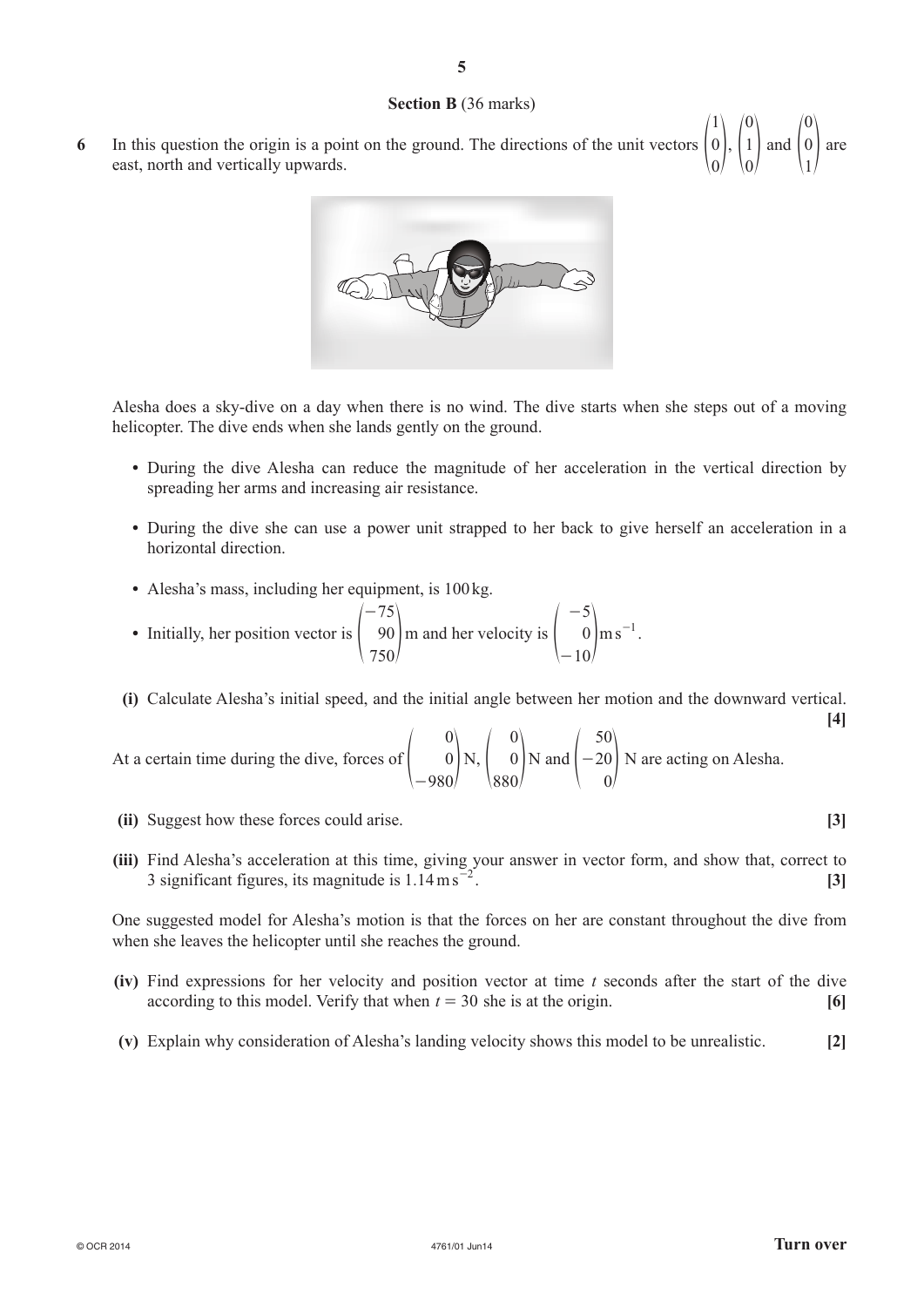**7** Fig. 7 illustrates a train with a locomotive, L, pulling two trucks, A and B.

The locomotive has mass 90 tonnes and is subject to a resistance force of 2000N.

Each of the trucks A and B has mass 30 tonnes and is subject to a resistance force of 500N.



**Fig. 7**

Initially the train is travelling along a straight horizontal track. The locomotive is exerting a driving force of 12000N.

| (i) Find the acceleration of the train. |  |
|-----------------------------------------|--|
|                                         |  |

**(ii)** Find the tension in the coupling between trucks A and B. **[3]**

When the train is travelling at  $10 \text{ m s}^{-1}$ , a fault occurs with truck A and the resistance to its motion changes from 500N to 5000N.

The driver reduces the driving force to zero and allows the train to slow down under the resistance forces and come to a stop.

**(iii)** Find the distance the train travels while slowing down and coming to a stop.

Find also the force in the coupling between trucks A and B while the train is slowing down, and state whether it is a tension or a thrust. **[7] [7]** 

The fault in truck A is repaired so that the resistance to its motion is again 500N. The train continues and comes to a place where the track goes up a uniform slope at an angle of  $\alpha^{\circ}$  to the horizontal.

- **(iv)** When the train is on the slope, it travels at uniform speed. The driving force remains at 12 000N. Find the value of  $\alpha$ . **[3]**
- **(v)** Show that the force in the coupling between trucks A and B has the same value that it had in part **(ii)**. **[2]**

#### **end oF queSTion pAper**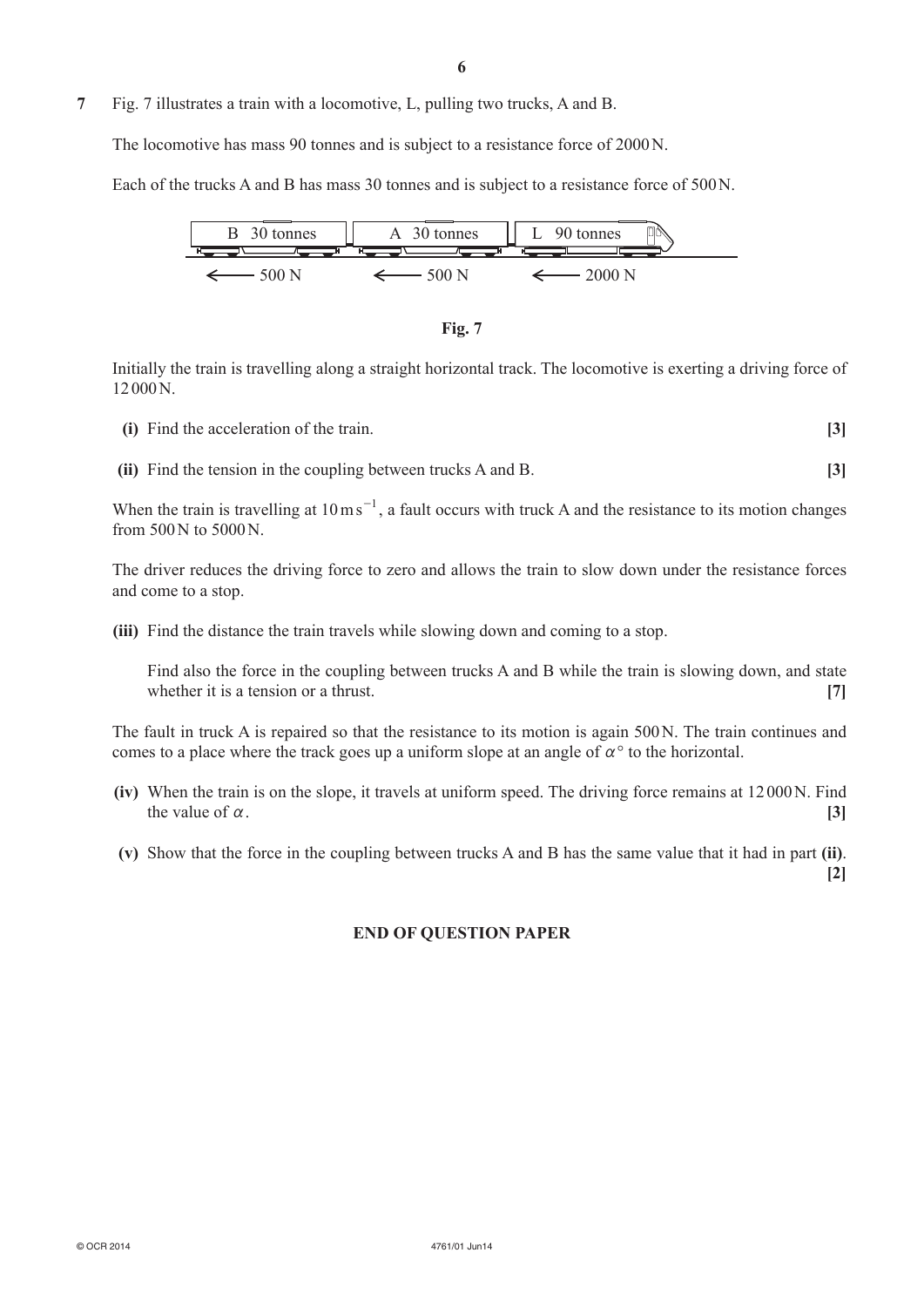## **BlAnk pAge**